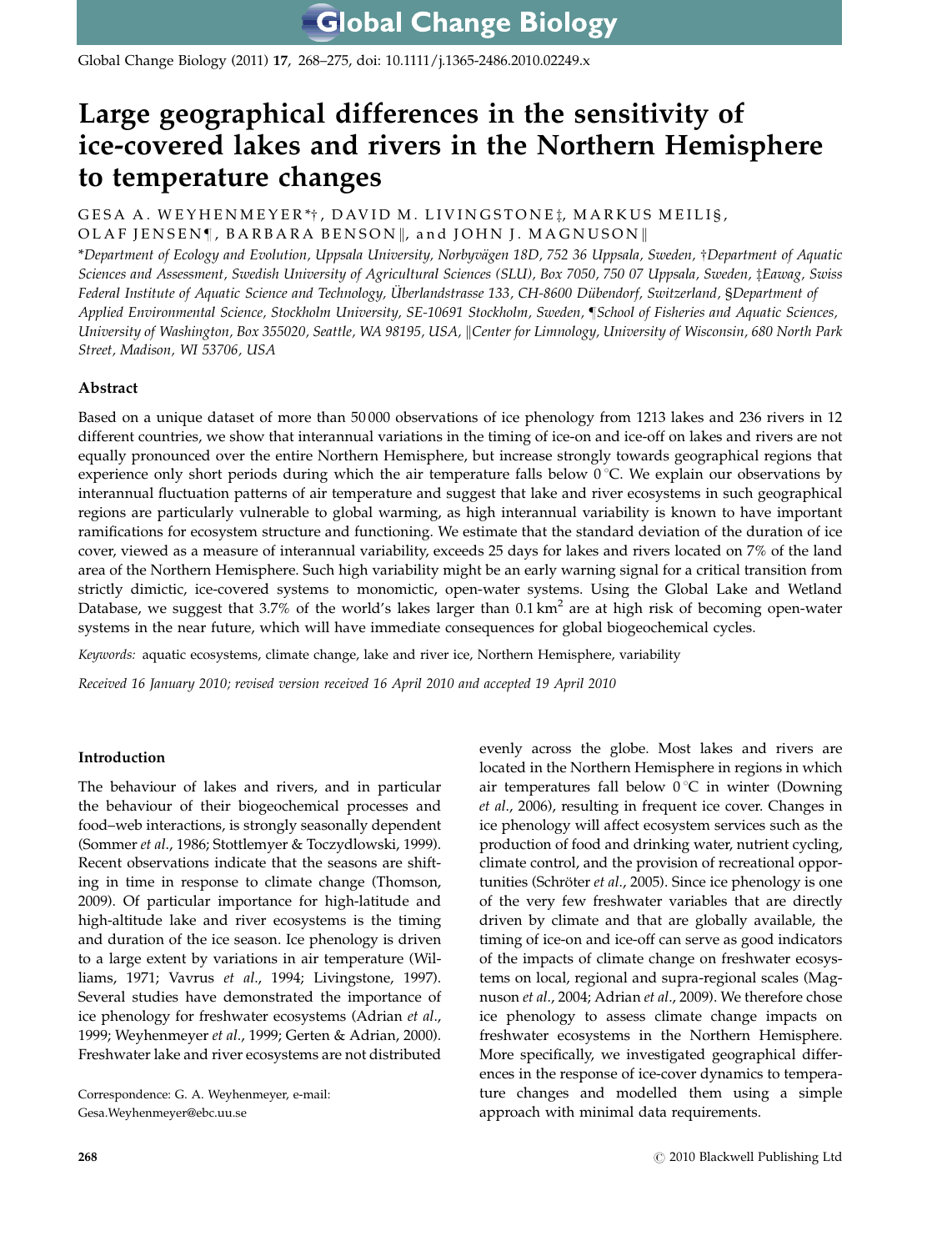# Materials and methods

We used a global dataset of the timing of ice-on and ice-off on a total of 1449 water bodies – 1213 lakes and 236 rivers – distributed over 12 countries in the Northern Hemisphere. When both the timing of ice-on and the timing of ice-off were available, the duration of ice cover was determined as the difference of the two observations. The lengths of the timeseries of available observations varied from 1 to 315 years. For each of the 1449 water bodies, we determined long-term mean values in the timing of ice-on and ice-off and the duration of ice cover. We then grouped the water bodies according to their long-term mean values. To achieve comparable numbers of data points within each group, the groups at each of the two extremes included values that were smaller and larger, respectively, resulting in a total of 11 groups for ice-on, nine for iceoff and 18 for ice duration. For 148 water bodies, complete 30 year time-series were available for the period 1961–1990. These 148 water bodies, of which four were rivers and 144 were lakes, were located in Canada, the United States, Sweden, Finland and Russia. The ice data were taken from the Global Lake and River Ice Phenology Database maintained by the North Temperate Lakes Long Term Ecological Research program. In addition to the ice data, we used  $0.5^{\circ} \times 0.5^{\circ}$  gridded mean (1961–1990 and 1991–2000) annual mean air temperature data from the Northern Hemisphere  $(T_m)$  and mean (1961– 1990 and 1991–2000) monthly minimum air temperatures (Climate Research Unit high resolution climate data, version 2.1), available at [http://www.ipcc-data.org/. For each grid](http://www.ipcc-data.org/) [cell, we determined the mean annual air temperature ampli](http://www.ipcc-data.org/)tude  $(T_a)$  by subtracting the mean annual minimum temperature  $(T_{min})$ , determined from the monthly minimum [temperatures, from](http://www.ipcc-data.org/)  $T_{\rm m}$ [. Each water body was then assigned](http://www.ipcc-data.org/) [the values of](http://www.ipcc-data.org/)  $T_m$  [and](http://www.ipcc-data.org/)  $T_a$  [of the nearest grid cell. Five water](http://www.ipcc-data.org/) [bodies appear as outliers: the four rivers and Lake Baikal](http://www.ipcc-data.org/) [\(marked in Fig. 1a\). Since the ice phenology of rivers and large](http://www.ipcc-data.org/) [lakes is a result of complex water circulation processes \(Mag](http://www.ipcc-data.org/)nuson et al[., 2000\), we excluded the four rivers and Lake Baikal](http://www.ipcc-data.org/) [from our modelling approach where we estimated the timing](http://www.ipcc-data.org/) of ice-on  $(t_{\text{ice-on}})$  and ice-off  $(t_{\text{ice-off}})$  and the duration of ice cover  $(D<sub>ice</sub>)$  for 143 lakes with complete time series during [1961–1990 \(black squares in Fig. 1a\). The estimates were](http://www.ipcc-data.org/) [initially based on a simple function developed for Swedish](http://www.ipcc-data.org/) [lakes where air temperatures and solar radiation covary well](http://www.ipcc-data.org/) [\(Weyhenmeyer](http://www.ipcc-data.org/) et al., 2004a)

$$
t_{\text{ice-on}} = -\frac{365.25}{2\pi} \arccos\left(\frac{T_{\text{m}}}{T_{\text{a}}}\right) + 55,\tag{1}
$$

$$
t_{\text{ice-off}} = -\frac{365.25}{2\pi} \arccos\left(\frac{T_{\text{m}}}{T_{\text{a}}}\right) + 55, \tag{2}
$$

$$
D_{\rm ice} = \frac{365.25}{\pi} \arccos\left(\frac{T_{\rm m}}{T_{\rm a}}\right),\tag{3}
$$

[where](http://www.ipcc-data.org/)  $t_{\text{ice-on}}$  and  $t_{\text{ice-off}}$  $t_{\text{ice-off}}$  $t_{\text{ice-off}}$  [are the timing of ice-on and ice-off in](http://www.ipcc-data.org/) [days of the year,](http://www.ipcc-data.org/)  $D_{\text{ice}}$  [the duration of ice cover in days,](http://www.ipcc-data.org/)  $T_{\text{m}}$  [the](http://www.ipcc-data.org/) [annual mean air temperature in](http://www.ipcc-data.org/)  ${}^{\circ}C$ , and  $T_a$  [the annual air](http://www.ipcc-data.org/) temperature amplitude in  $°C$ . The constant 365.25 is the length [of a year in days, and the constant 55 is a phase offset in days.](http://www.ipcc-data.org/) [The arc cosine form of the model is a result of the approxi](http://www.ipcc-data.org/)[mately sinusoidal variation of air temperature during the](http://www.ipcc-data.org/) [course of a year, and the arc cosine function describes the](http://www.ipcc-data.org/) [period during which the sinusoidal fit to the air temperature](http://www.ipcc-data.org/) lies below  $0^{\circ}$ [C. The arc cosine model is valid only when daily](http://www.ipcc-data.org/) mean air temperatures lie below  $0^{\circ}C$  for a substantial period [of time in winter \(Livingstone & Adrian, 2009\). Where this is](http://www.ipcc-data.org/) [not the case, the arc cosine model needs to be supplemented by](http://www.ipcc-data.org/) [a probabilistic component that accounts for the occurrence of](http://www.ipcc-data.org/) air temperatures  $<$  0 °[C even when the sinusoidal fit to the air](http://www.ipcc-data.org/) temperature never goes below  $0^{\circ}C$  (Livingstone & Adrian, [2009\). We did not include the probabilistic component here](http://www.ipcc-data.org/) [since it has a significant effect only when the period during](http://www.ipcc-data.org/) [which the air temperature is](http://www.ipcc-data.org/)  $< 0^{\circ}$ C is shorter than  $\sim$ [55 days](http://www.ipcc-data.org/) [or longer than](http://www.ipcc-data.org/)  $\sim$ [310 days, conditions that were not encoun](http://www.ipcc-data.org/)[tered when we tested the validity of the arc cosine model on](http://www.ipcc-data.org/) [30-year mean values of 143 lakes that had complete time series](http://www.ipcc-data.org/) [during 1961–1990. We did not try to model river ice phenology,](http://www.ipcc-data.org/) [as we had only four rivers available with complete 30-year](http://www.ipcc-data.org/) [time series.](http://www.ipcc-data.org/)

In addition to the modelling of long-term mean values, we further analysed interannual fluctuations in the timing of iceon and ice-off, as many processes in freshwater ecosystems are strongly affected by interannual variability in ice phenology (Weyhenmeyer, 2009a). For these analyses, we considered all available ice data, both from lakes and rivers. It is important to note that although the calendar dates of ice-on and ice-off on rivers deviate from those of ice-on and ice-off on lakes, their interannual variability patterns are comparable. When examining interannual variability, we therefore treat lakes and rivers similarly.

All statistical analyses were performed in JMP, version 8 (SAS, 2009).

### Results

# A simple model for the timing and duration of ice cover in the Northern Hemisphere

Applying the simple arc cosine function of  $T<sub>m</sub>$  and  $T<sub>a</sub>$ that was developed for Swedish lakes [Eqns (1)–(3)] to 143 lakes with complete 30-year time series in the Northern Hemisphere, we could explain 28% of the mean ice-on dates, 47% of the mean ice-off dates and 66% of the mean ice duration for the period 1961–1990  $(P<0.0001, n = 143)$ . Since ice-cover dynamics are strongly dependent on the radiative balance at the lake surface (Leppäranta, 2010), we tried to improve the predictions by including solar radiation, for which we used latitude as a proxy. We considered even altitude, as our gridded  $T_m$  and  $T_a$  might be too regional to reflect local air temperatures at the lake sites.

We found the residuals of ice-off dates to be strongly related to latitude ( $R^2 = 0.47$ ,  $P < 0.0001$ ,  $n = 143$ ), but this was not the case for the residuals of ice-on dates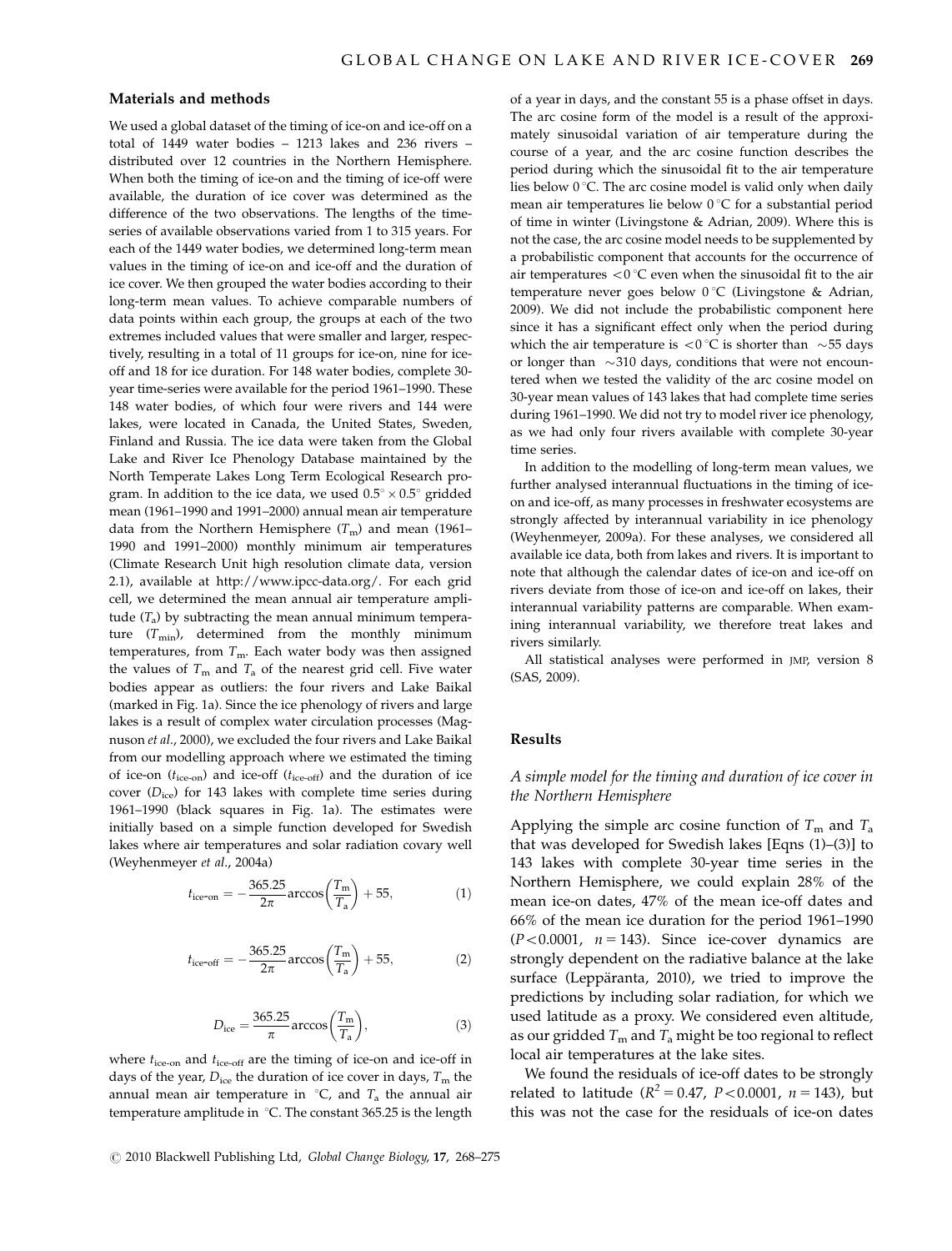

Fig. 1 Observed and predicted timing and duration of ice cover. (a) The observed timing of ice-on and ice-off and the duration of ice cover on 1449 lakes and rivers (small grey squares: all available data; black squares: 30-year mean values for 143 lakes with complete time-series for 1961–1990; large black squares: Lake Baikal; large grey squares: four rivers) as a function of the 1961–1990 mean air temperature ( $T_m$ ) of the 0.5°  $\times$  0.5° grid square in which each lake or river is located. (b) The observed and predicted [see Eqns (4)–(6)] 1961–1990 mean timing and duration of ice cover on the same 143 lakes. The figures include the 1 : 1 line.

 $(R^2 < 0.01, P > 0.05, n = 143)$ . The residuals of ice-on and ice-off dates were only weakly related to altitude  $(R^{2} = 0.07, P < 0.01, n = 143 \text{ and } R^{2} = 0.04, P < 0.05,$  $n = 143$ , respectively), probably because of the limited range of altitudes represented (50% of the lakes were located below 200 m and only 2.5% above 500 m). Adjusting the Sweden-specific phase offset of the ice-off model to solar radiation by using our observed empirical relationship between the residuals of ice-off and latitude ( $\phi$ ) (ice-off residuals = 2 $\phi$ -100) we obtained the following equations:

$$
t_{\text{ice-on}} = -\frac{365.25}{2\pi} \arccos\left(\frac{T_{\text{m}}}{T_{\text{a}}}\right) + 55, \tag{4}
$$

$$
t_{\text{ice-off}} = \frac{365.25}{2\pi} \arccos\left(\frac{T_{\text{m}}}{T_{\text{a}}}\right) + (2\phi - 55),\tag{5}
$$

$$
D_{\text{ice}} = \frac{365.25}{2\pi} \arccos\left(\frac{T_{\text{m}}}{T_{\text{a}}}\right) + (2\phi - 110),\tag{6}
$$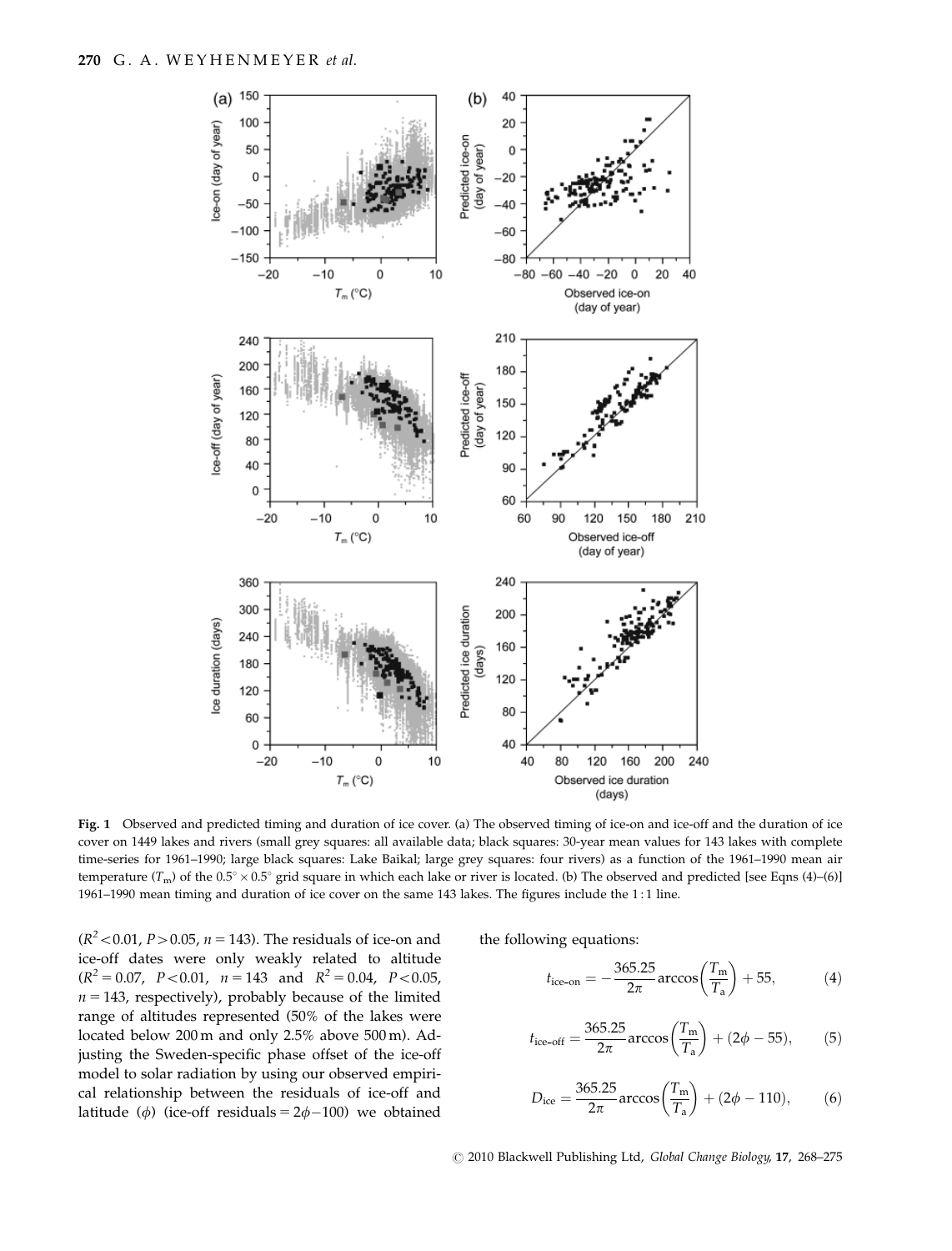where 55,  $2\phi - 55$ , and  $2\phi - 110$  are phase offsets in days, 2 is a constant in days  $\,\times\,$  °N<sup>-1</sup>,  $\phi$  is latitude in °N, and 55 and 110 are constants in days. All other parameters are the same as in Eqns (1)–(3). With these simple equations, we achieved cross-validation slopes close to unity and intercepts close to zero, and were able to explain 28% of the variability in mean ice-on dates, 79% of the variability in mean ice-off dates and 81% of the variability in mean ice cover duration for 143 Northern Hemisphere lakes (1961–1990,  $P < 0.0001$ , Fig. 1b).

#### Interannual variations in the timing of ice-on and ice-off

Analysing interannual fluctuations in the timing of iceon and ice-off, we found that the probability density functions (pdfs) of the ice-on and ice-off anomalies changed their shape along with changing ice-on and ice-off dates (Fig. 2a). The broadest pdfs, implying highest interannual variability, were observed for those water bodies with the latest ice-on dates and the earliest ice-off dates. This pattern was the same for lakes and rivers, and no significant difference in the ice-on and ice-off anomalies between lakes and rivers was found (nonparametric Wilcoxon's test:  $P > 0.05$ ).

The degree of interannual variability in the date of ice-on varied linearly with the date of ice-on itself (Fig. 2b). The same was true for ice-off dates, up to a mean ice-off date of mid-May (approximately day 130) when the interannual variability in the date of ice-off remained approximately constant at the relatively low value of  $\pm$  9 days (Fig. 2b). These water bodies were mainly located north of  $61^{\circ}$ N (Fig. 2b).

We observed that variations in the duration of ice cover became especially high when  $T_m/T_a \geq 0.1$  (Fig. 2c). During 1961–1990, 21% of the land area of the Northern Hemisphere had  $T_m/T_a$  values between 0.1 and 0.8. Regions with  $T_m/T_a < 0.8$  correspond to regions with a mean ice cover duration of more than 75 days according to Eqn (6). In such regions, we expect rivers and shallow lakes to freeze during winter. During 1961– 1990, 67% of the land area of the Northern Hemisphere had  $T_{\rm m}/T_{\rm a}$  values < 0.8 (Fig. 3). By the period 1991–2000, for which gridded air temperature data were available, the extent of such land areas had declined to 65%. The decline of 2% could be a result of one exceptional warm year during the 10-year period of 1991–2000 compared with the 30-year period of 1961–1990, but since the kurtosis and the skewness of the distribution of  $T_m/T_a$ over the Northern Hemisphere were the same during the two time periods (4.0 and 1.7, respectively), we attributed the decline to a general, significant increase in  $T_m/T_a$ over the Northern Hemisphere from  $0.63 \pm 1.45$  during 1961–1990 to  $0.69 \pm 1.47$  during 1991–2000 (nonparametric Wilcoxon's test:  $P < 0.0001$ ).

The highest interannual variability of ice-on and ice-off dates with usually more than 25 days was observed in geographical regions south of 61°N with  $0.5 \le T_m/$  $T_a$ <0.8. In 1961–1990, these regions accounted for 6% of the land area of the Northern Hemisphere (orange and red colours in Fig. 3). By 1991–2000 this had increased slightly to 7%. Overlaying this with the Global Lakes and Wetlands Database GIS layer (Lehner & Doll, 2004) showed that 3.3% of the world's lakes with a surface area exceeding  $0.1 \text{ km}^2$  fell within this region during 1961– 1990, and that this had increased to 3.7% by 1991–2000.

#### Discussion

## An arc cosine function to describe ice cover dynamics over the Northern Hemisphere

In this study, we showed that a simple arc cosine function of  $T_m$  and  $T_a$  was suitable to model ice cover dynamics over the Northern Hemisphere, especially when latitude as a proxy for solar radiation was included into the modelling approach of ice-off dates. Despite the simplicity of our approach, neglecting lake morphometry and a variety of other variables for which measurements were not available throughout much of the Northern Hemisphere, the results achieved were almost as good for the timing of ice-off and ice duration as those achieved by Walsh et al. (1998) based on a much more complex numerical model requiring many additional variables (solar radiation, precipitation, longwave radiation, humidity, and wind speed). The estimates of Walsh et al. (1998) were substantially better only in the case of ice-on (83% of variability in mean iceon dates explained), most likely due to their inclusion of lake depth as an explanatory variable. As Leppäranta (2010) pointed out, freezing processes are primarily driven by internal lake properties and processes while thawing processes are primarily dependent on solar radiation. The improvement to our model that resulted by including data on latitude, viewed as a proxy for solar radiation, provides support for this.

The arc cosine function was not only suitable to model long-term average values of ice-on and ice-off dates but also their interannual variability. We suggest that the observed increasing sensitivity of ice phenology to air temperature at latitudes lower than  $61^{\circ}$ N is primarily a result of the form of the arc cosine function of  $T_m$  and  $T_a$  [Eqns (4)–(6)]. In regions characterized by values of  $T_m/T_a$  close to, but below, 1, not only is the duration of time during which the air temperature is below  $0^{\circ}$ C low, but its variability is high (Fig. 4) because of the rapid change in the value of the first derivative of ffiffiffiffiffiffiffiffiffiffiffiffiffiffiffiffiffiffiffiffiffiffiffiffiffiffiffiffi

the arc cosine function  $(365.25/\pi)$  $\sqrt{1-(T_{\rm m}/T_{\rm a})^2}$ ) that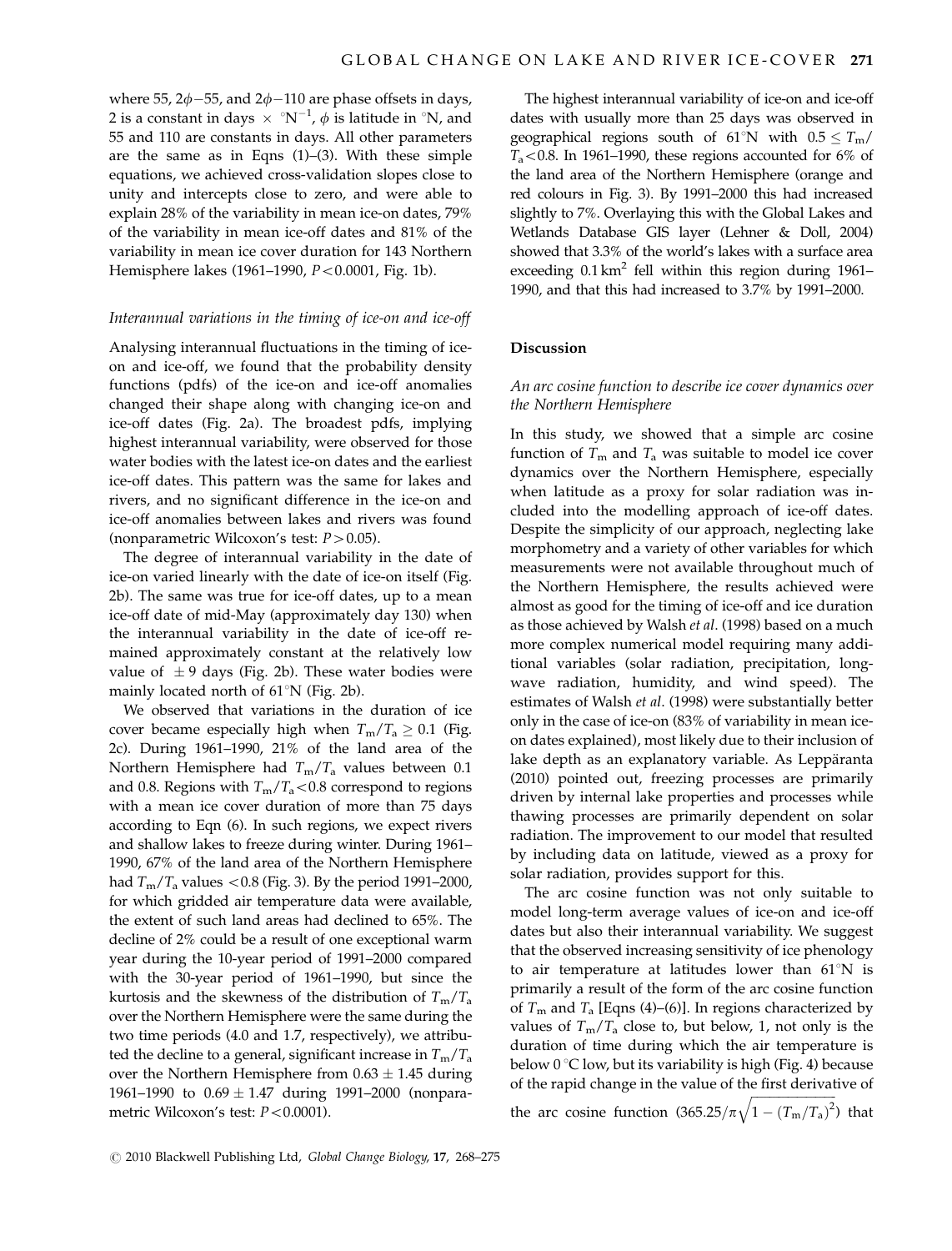

Fig. 2 Differences in the interannual variability of ice-on and ice-off dates and ice cover duration for lakes and rivers in the Northern Hemisphere. (a) The probability density functions (pdfs) of the observed ice-on and ice-off dates and of the duration of ice cover of the 1449 lakes and rivers that were grouped according to their long-term mean values (see Materials and methods). The corresponding standard deviations (Std Dev) are shown in (b) [the lines in (a) correspond to the black squares in (b)]. (c) Changes in the interannual variability of ice phenology as a function of region-specific values of mean annual air temperature  $(T_m)$  and the annual air temperature cycle  $(T_a)$ . We used the latitude 61°N as a breakpoint for linear increases in the interannual variability of the timing of ice-off and the duration of ice cover. All linear relationships at latitudes lower than 61°N were highly significant ( $R^2$ >0.93, P<0.001).

occurs as  $T_m/T_a$  approaches unity. This implies that as  $T_{\rm m}/T_{\rm a}$  approaches unity from below, ice-on and ice-off dates will become increasingly variable and will exhibit an increasingly strong dependence on  $T_m/T_a$  (Fig. 2c). At latitudes north of  $61^{\circ}$ N, we suggest that the strong and predictable seasonal cycle in solar radiation that exists at such high latitudes is the cause of the rather low interannual variability. At latitudes lower than  $61^{\circ}$ N, the seasonal cycle in solar radiation is weaker, making the timing of ice-off highly sensitive to changes in  $T_m$  and  $T_a$  (Fig. 2c).

## Consequences of increasing interannual variability in the timing of ice-on and ice-off

Our results suggest that a further rise in air temperature as predicted for the Northern Hemisphere (Volodin et al., 2008) will increase the sensitivity of the timing and duration of ice cover on lakes and rivers to air temperature fluctuations in warmer geographical regions below  $61^{\circ}$ N. As a consequence of this, increases in variability are to be expected not only in the physical processes occurring in lakes and rivers, but also in the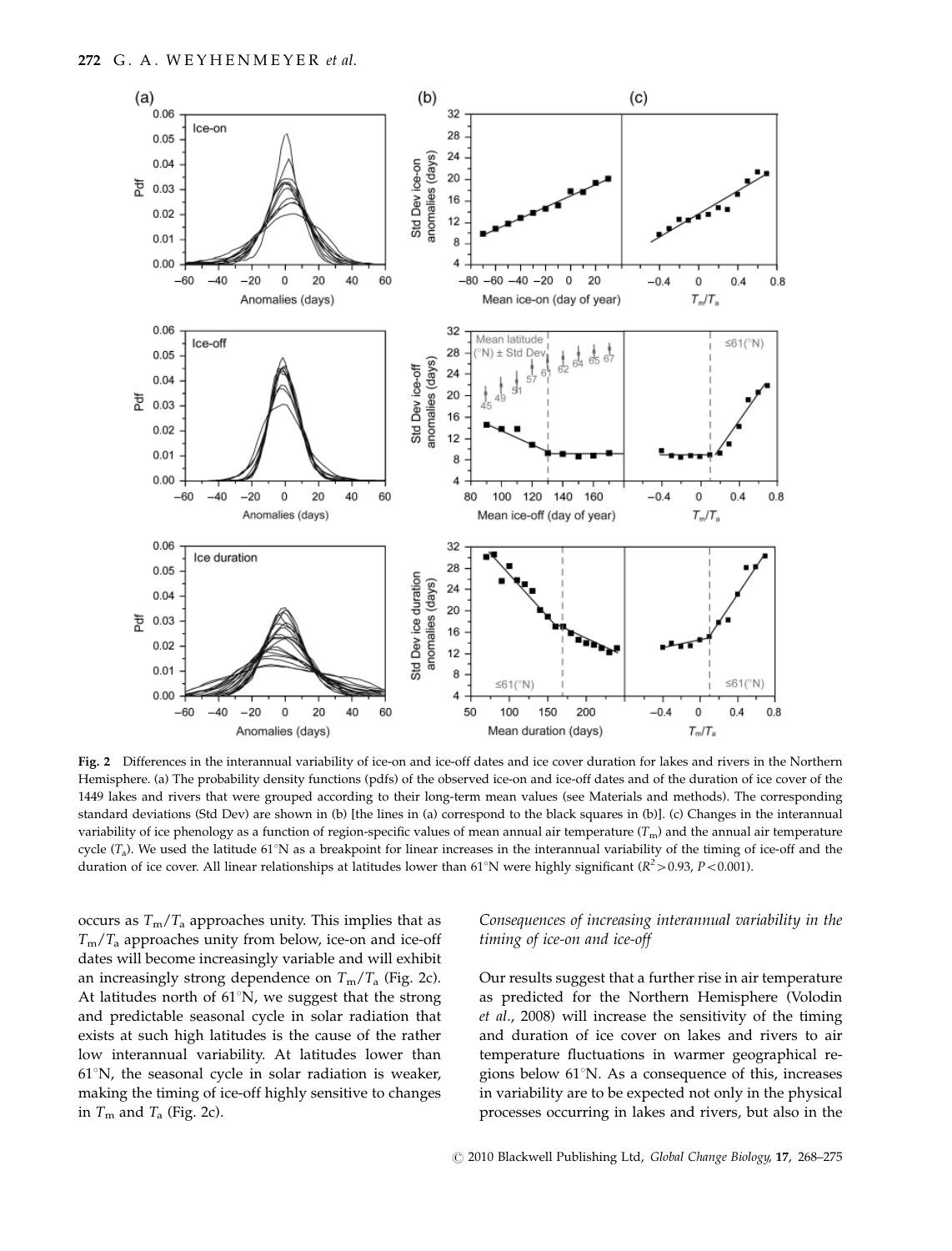

Fig. 3 Map showing the ratio of mean annual air temperature  $(T_m)$  to the amplitude of the annual air temperature cycle  $(T_a)$  in the Northern Hemisphere for 1961–1990. Gridded (0.5°  $\times$  0.5°) air temperature data were used. Based on Fig. 2c, blue corresponds to a predicted interannual standard deviation in ice duration of approximately 15 days, orange to approximately 25 days and red to more than 30 days.



Fig. 4 Mean (1961–1990) annual air temperature cycle at 60°N at two longitudes: 105°W (Canada) and 15°E (Sweden). The data are gridded monthly mean air temperatures. The shape of the annual air temperature cycle determines how long air temperatures vary around  $0^{\circ}$ C, which we assume to correspond roughly to the timing of ice-on and ice-off. The shape of the annual air temperature cycle for Sweden yields a short duration of ice cover  $(D_{\text{ice}})$  with a high degree of variability in the timing of ice-on and ice-off (light grey areas). In contrast, the shape of the Canadian annual air temperature cycle yields a comparatively long duration of ice cover with a low degree of variability in the timing of ice-on and ice-off (dark grey areas).

chemical and biological processes. For ice-covered lakes in Sweden, for example, it has already been observed that chemical variables that follow the seasonal variations of air temperature undergo a significant increase in variability towards warmer geographical regions and in warmer years (Weyhenmeyer, 2009b). Examples of such variables are nitrate–nitrogen, pH and organic carbon. Increases in variability patterns are increasingly seen as a critical factor driving the structure and function of aquatic ecosystems (Puckridge et al., 1998), and they might even foreshadow ecological regime shifts (Carpenter & Brock, 2006; Guttal & Jayaprakash, 2008)

with possible catastrophic consequences (Scheffer & Carpenter, 2003). Concerning ice-covered lake ecosystems, one of the most drastic changes that these ecosystems might experience will be a change from strictly dimictic, ice-covered systems to monomictic, openwater systems (Livingstone, 2008). Such changes will have far-reaching implications for life cycles of biota as well as global biogeochemical cycling; for instance, open-water conditions have been identified as particularly critical for photosynthetic production (Melles et al., 2007) as well as important regulators of the global carbon cycle (Tranvik et al., 2009). A decrease in ice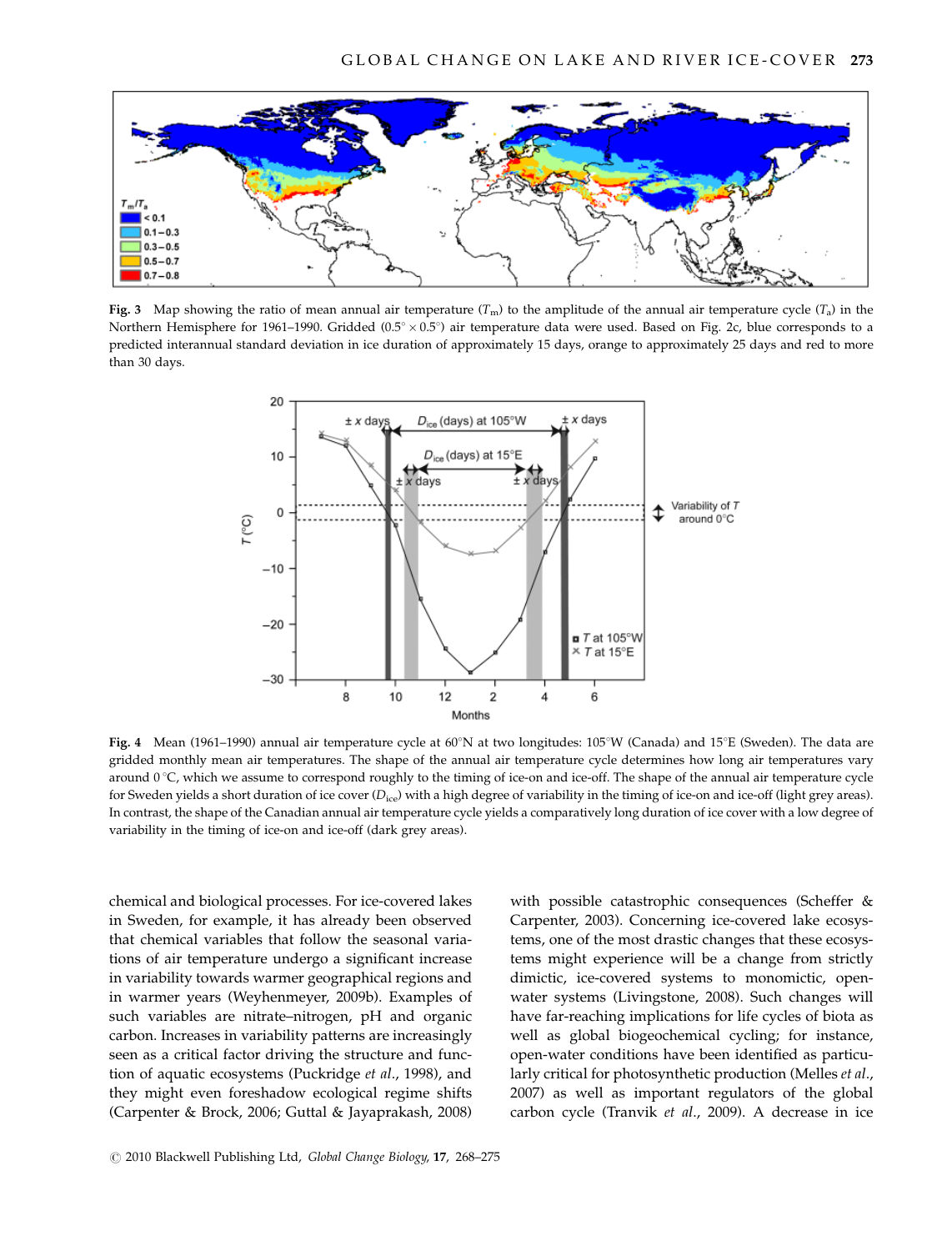cover duration can also reduce the prevalence of low oxygen conditions that are lethal to many large-bodied temperate fish species (winterkill: Stefan et al., 2001). While this may be beneficial to large-bodied fish species, winterkill is critical for the maintenance of unique communities of hypoxia-tolerant but predation-sensitive fish species (Tonn & Magnuson, 1982).

Defining the transition from strictly dimictic, icecovered systems to monomictic, open-water systems as critical for drastic biogeochemical changes we suggest that geographical regions with  $0.5 \leq T_{\rm m}/T_{\rm a} < 0.8$ , corresponding to a standard deviation in the duration of ice cover of more than 25 days (Fig. 2c), are at risk of transition. In 1961–1990, 6% of the land area of the Northern Hemisphere belonged to this type of area (orange and red colours in Fig. 3), which increased slightly to 7% in 1991–2000. The 3.7% of lakes that fell into these risk areas of transition during 1991–2000 are expected to be subjected to fast biogeochemical changes.

Evaluating temporal changes of 18 different water chemical variables in boreal reference lakes that are located in such risk areas, the fastest changes were observed for water colour, calcium, magnesium, and conductivity (Weyhenmeyer, 2008). The increase in water colour in particular was found to cause changes in phytoplankton composition as well as changes in drinking water quality (Weyhenmeyer et al., 2004b).

Based on our results, we suggest that climate adaptation and mitigation measures for lakes should be focused on geographical regions in which  $0.5 \leq T_{\rm m}/$  $T_a$ <0.8, at latitudes  $\leq 61^{\circ}$ N, where interannual fluctuations in the duration of ice cover usually exceed 25 days (orange and red colours in Fig. 3). Freshwater ecosystems in these risk areas should be carefully monitored, as unexpected changes are likely to occur that might have far-reaching effects on global biogeochemical cycles and temperate freshwater biodiversity.

#### Acknowledgements

Funding for this study was provided by the Royal Swedish Academy of Sciences (Knut and Alice Wallenberg Foundation) and the Swedish Research Council (621-2005-4335 and 621-2009- 2711). Funding for the development of the ice database was provided to the North Temperate Lakes LTER through the US National Science Foundation (DEB-0217533, DEB-0822700). The Swedish ice data were kindly provided by the Swedish Meteorological and Hydrological Institute. We thank two anonymous reviewers for their constructive comments.

#### References

Adrian R, O'Reilly CM, Zagarese H et al. (2009) Lakes as sentinels of climate change. Limnology and Oceanography, 54, 2283–2297.

- Adrian R, Walz N, Hintze T, Hoeg S, Rusche R (1999) Effects of ice duration on plankton succession during spring in a shallow polymictic lake. Freshwater Biology, 41, 621–632.
- Carpenter SR, Brock WA (2006) Rising variance: a leading indicator of ecological transition. Ecology Letters, 9, 308–315.
- Downing JA, Prairie YT, Cole JJ et al. (2006) The global abundance and size distribution of lakes, ponds, and impoundments. Limnology and Oceanography, 51, 2388–2397.
- Gerten D, Adrian R (2000) Climate-driven changes in spring plankton dynamics and the sensitivity of shallow polymictic lakes to the north Atlantic oscillation. Limnology and Oceanography, 45, 1058–1066.
- Guttal V, Jayaprakash C (2008) Changing skewness: an early warning signal of regime shifts in ecosystems. Ecology Letters, 11, 450–460.
- Lehner B, Doll P (2004) Development and validation of a global database of lakes, reservoirs and wetlands. Journal of Hydrology, 296, 1–22.
- Leppäranta M (2010) Modelling the formation and decay of lake ice. In: The Impact of Climate Change on European lakes (ed. George G), pp. 63–83. Springer, Berlin.
- Livingstone DM (1997) Break-up dates of Alpine lakes as proxy data for local and regional mean surface air temperatures. Climatic Change, 37, 407–439.
- Livingstone DM (2008) A change of climate provokes a change of paradigm: taking leave of two tacit assumptions about physical lake forcing. International Review of Hydrobiology, 93, 404–414.
- Livingstone DM, Adrian R (2009) Modeling the duration of intermittent ice cover on a lake for climate-change studies. Limnology and Oceanography, 54, 1709–1722.
- Magnuson JJ, Benson BJ, Kratz TK (2004) Patterns of coherent dynamics within and between lake districts at local to intercontinental scales. Boreal Environmental Research, 9, 359–369.
- Magnuson JJ, Robertson DM, Benson BJ et al. (2000) Historical trends in lake and river ice cover in the northern hemisphere. Science, 289, 1743-1746.
- Melles M, Brigham-Grette J, Glushkova OY, Minyuk PS, Nowaczyk NR, Hubberten HW (2007) Sedimentary geochemistry of core PG1351 from Lake El'gygytgyn – a sensitive record of climate variability in the East Siberian Arctic during the past three glacial-interglacial cycles. Journal of Paleolimnology, 37, 89-104.
- Puckridge JT, Sheldon F, Walker KF, Boulton AJ (1998) Flow variability and the ecology of large rivers. Marine and Freshwater Research, 49, 55–72.
- Scheffer M, Carpenter SR (2003) Catastrophic regime shifts in ecosystems: linking theory to observation. Trends in Ecology and Evolution, 18, 648-656.
- Schröter D, Cramer W, Leemans R et al. (2005) Ecosystem service supply and vulnerability to global change in Europe. Science, 310, 1333–1337.
- Sommer U, Gliwicz ZM, Lampert W, Duncan A (1986) The PEG-model of seasonal succession of planktonic events in fresh waters. Archiv für Hydrobiologie, 106, 433-471.
- Stefan HG, Fang X, Eaton JG (2001) Simulated fish habitat changes in North American lakes in response to projected climate warming. Transactions of the American Fisheries Society, 130, 459–477.
- Stottlemyer R, Toczydlowski D (1999) Seasonal change in precipitation, snowpack, snowmelt, soil water and streamwater chemistry, northern Michigan. Hydrological Processes, 13, 2215–2231.

Thomson DJ (2009) Shifts in season. Nature, 457, 391–392.

- Tonn WM, Magnuson II (1982) Patterns in the species composition and richness of fish assemblages in northern Wisconsin lakes. Ecology, 63, 1149–1166.
- Tranvik L, Downing JA, Cotner JB et al. (2009) Lakes and reservoirs as regulators of carbon cycling and climate. Limnology and Oceanography, 54, 2298–2314.
- Vavrus SJ, Wynne RH, Foley JA (1994) Measuring the sensitivity of southern Wisconsin lake ice to climate variations and lake depth using a numerical model. Limnology and Oceanography, 41, 822–831.
- Volodin EM, Diansky NA, Lanucara P, Purini R, Transerici C (2008) Climate variations in the northern hemisphere based on the use of an atmosphere-ocean IPCC model. Nuovo Cimento Della Societa Italiana Di Fisica C-Geophysics and Space Physics, 31, 241– 251.
- Walsh SE, Vavrus SJ, Foley JA, Fisher VA, Wynne RH, Lenters JD (1998) Global patterns of lake ice phenology and climate: model simulations and observations. Journal of Geophysical Research-Atmospheres, 103, 28825–28837.
- Weyhenmeyer GA (2008) Water chemical changes along a latitudinal gradient in relation to climate and atmospheric deposition. Climatic Change, 88, 199–208.
- Weyhenmeyer GA (2009a) Do warmer winters change variability patterns of physical and chemical lake conditions in Sweden? Aquatic Ecology, 43, 653–659.
- Weyhenmeyer GA (2009b) Increasing dissimilarity of water chemical compositions in a warmer climate. Global Biogeochemical Cycles, 23, GB2004, doi: [10.1029/](10.1029/2008GB003318, 2009) [2008GB003318.](10.1029/2008GB003318, 2009)